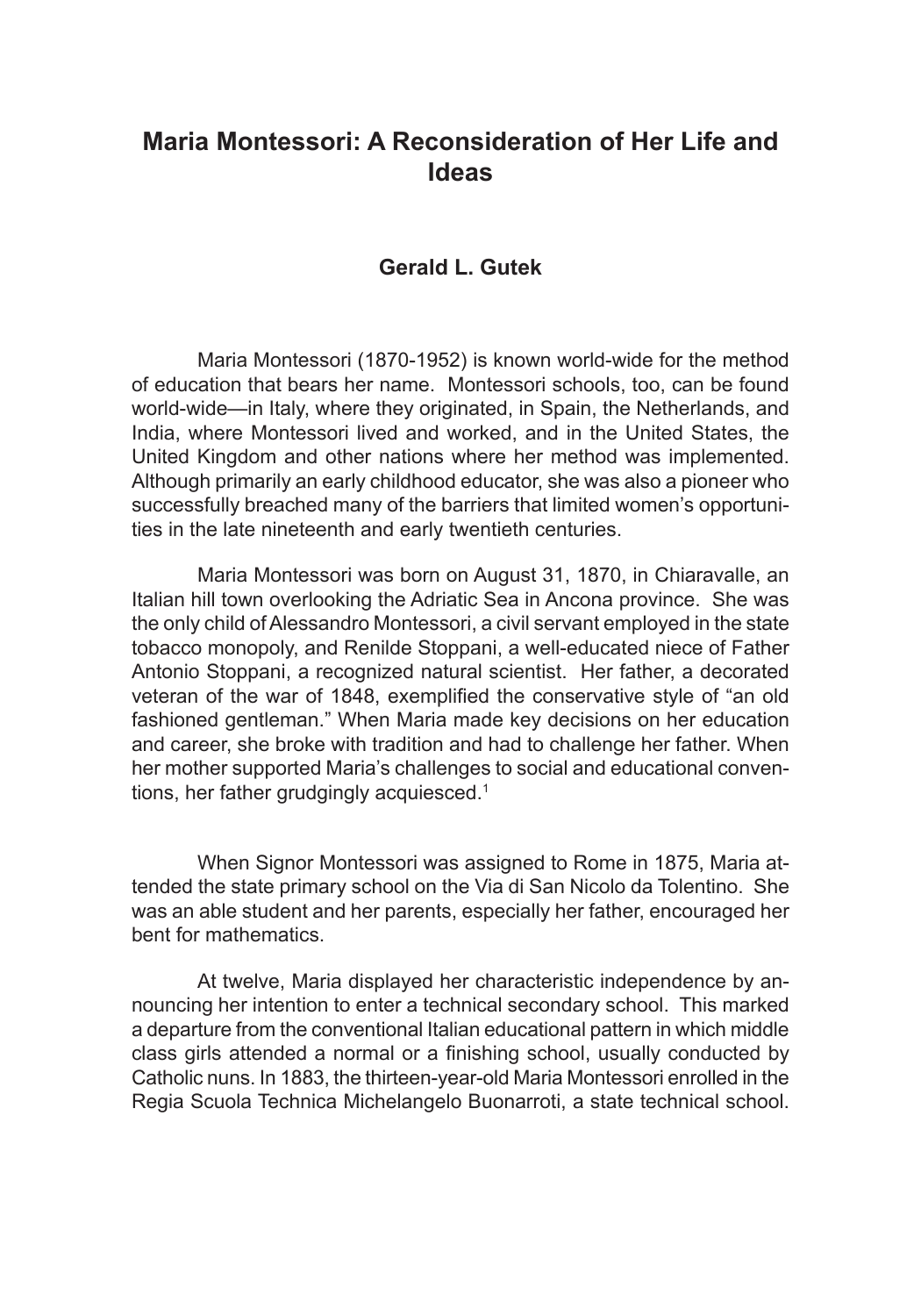Instruction followed the conventional method of attending lectures, memorizing textbooks, and responding to instructors' questions with structured recitations. She would later challenge these formalized pedagogical routines when she developed her own educational method. Montessori graduated from the technical school in 1886, compiling an impressive academic record.2 Determined to become an engineer, a male dominated profession, she next entered the Regio Istituto Technico Leonardo da Vinci, where she was a student from 1886 to 1890.

In 1890, Montessori made still another highly significant career choice that broke with tradition. She decided to leave her engineering studies to enter medical school. She prepared by enrolling in pre-medical studies in mathematics and science at the University of Rome in 1890. She passed her examinations and was awarded the *diploma di licenza* in 1892. Though academically eligible to begin medical studies, the medical school faculty refused to admit her. She reapplied and, despite some continued faculty opposition, became the first woman admitted to the University of Rome's Medical College.<sup>3</sup> Her admission is attributed to support given by Pope Leo XIII. As the sole woman in the Medical College, she encountered hostile fellow students and faced regulations and practices that discriminated against women. For example, she could not enter a classroom until all the male students were seated. Since dissection of a naked body was considered inappropriate for a woman, her laboratory work in anatomy could only be done in the evenings when the male students were no longer present. At first, her male colleagues shunned and tried to isolate her. Despite these obstacles, Montessori, an academically talented student, won scholarships in surgery, pathology and medicine.4

As part of her medical program, Montessori studied pediatrics at the Children's Pediatric Hospital, an experience that moved her toward her life‑long preoccupation with early childhood education. She also attended the psychiatric clinic, the Regia Clinica Psichiatrica, researching her thesis, "A Clinical Contribution to the Study of Delusions of Persecution."<sup>5</sup> Her research on psychological disorders led her to the works of Jean-Marc Gaspard Itard (1774‑1838) and Edouard Seguin, (1812‑1880) two French physicians who had worked with children with severe mental handicaps. Seguin developed several techniques that Montessori would adapt such as basing instruction on developmental stages, using didactic training materials, and training children to perform practical skills.<sup>6</sup> Montessori believed that mental deficiency was a problem that required a special kind of education and not only medical treatment.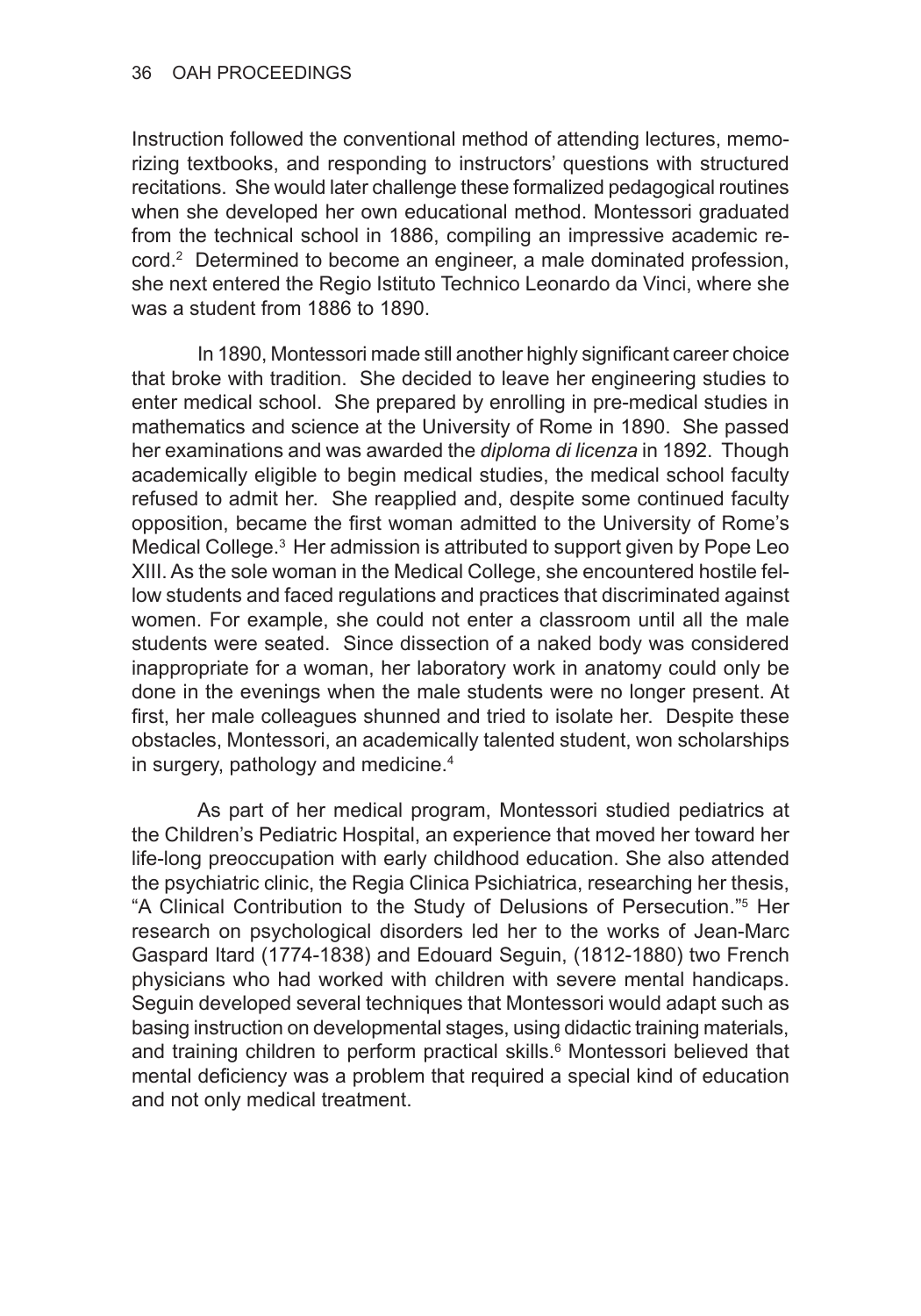In 1896, Maria Montessori became the first woman in Italy to receive the degree of Doctor of Medicine. The twenty‑six year old physician ac‑ cepted a position at the University's San Giovanni Hospital and also began private practice.

Because of her work in medicine and education, Montessori was selected as a member of the Italian delegation at the International Women's Congress in Berlin in September 1896. She addressed the Congress on the condition of women, on problems of women's education, and on women's efforts in the literacy campaign in Italy. She sponsored a resolution calling for equal pay for equal work for women.<sup>7</sup> She also played a role in easing internal tensions between factions of socialist and bourgeois women, urging them to work for the rights of all women and not splinter the cause because of class or political factionalism.

In 1899, Montessori was on the lecture circuit, speaking on the "New Woman," which she, herself, personified. Debunking historical and contemporary theories, which assumed women's inferiority, she challenged several leading social scientists. She especially challenged those male scholars who, while claiming to be scientific, used traditional stereotypes to assert women's biological or sociological inferiority. She challenged Michelet, the historian, who argued that women's constitutional weakness, requiring constant tutelage, made their emancipation pointless; Proudhon, the socialist theorist, who claimed women had only the choice of being a housewife or a prostitute; Lombroso, the anthropologist, who described woman as an incomplete organism in a state of arrested development; and Sergi, the anthropologist, who contended that women's social equality would undermine the family and destabilize society.

Urging women to become scientists themselves, Montessori advised them to use the scientific method to identify the genuine needs of women and children and to solve their real problems. By using science as an instrument of self-study, women could destroy the traditional pseudo-scientific stereotypes used to rationalize their subordination. Science and technology could liberate the woman of the future from the drudgery of domestic work and from ascribed gender restrictions. Feminism, she predicted, would triumph, not because of polemics or propaganda, but because it was a social and technological inevitability. According to Montessori: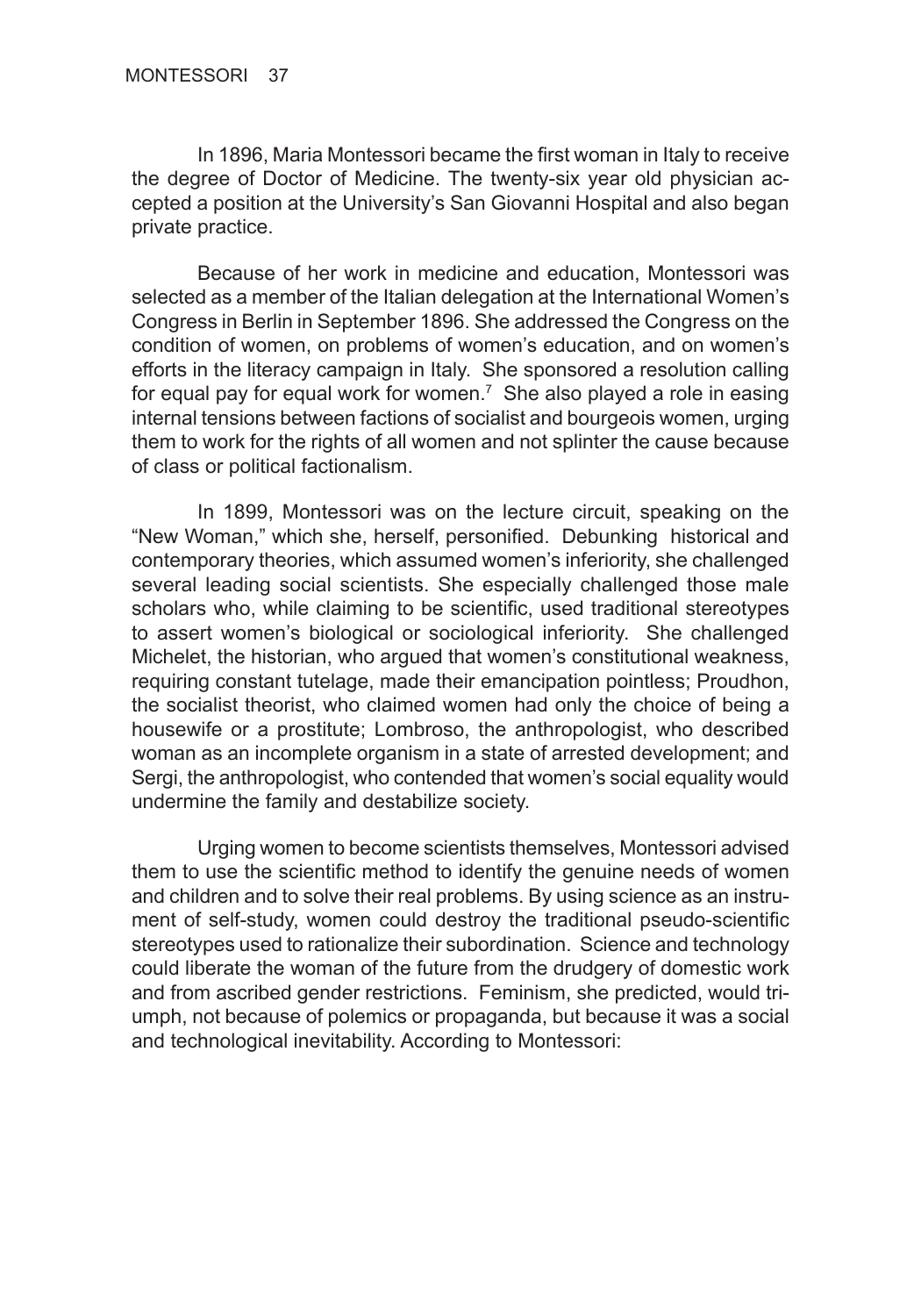Eventually, the woman of the future will have equal rights as well as equal duties. She will have a new self-awareness and will find her true strength in an emancipated maternity. Family life as we know it may change, but it is absurd to think that feminism will destroy maternal feelings. The new woman will marry and have children out of choice, not because matrimony and maternity are imposed on her, and she will exercise control over the health and well being of the next generation and inaugurate a reign of peace, because when she can speak knowledgeably in the name of her children and in behalf of her own rights man will have to listen to her.8

In 1900, the Scuola Magistrale Ortofrenica, the Orthophrenic School, opened with Montessori and Dr. Giuseppe Montesano as co-directors. The school prepared teachers and administrators to work with severely hearing impaired and mentally handicapped children. Montessori worked at the Orthophrenic School for two years, from 1900-1901, during which time she and Dr. Montesano developed an intimate personal relationship. Montessori bore Montesano's son, Mario in 1901. Montesano's family, especially his mother, opposed a marriage. Maria Montessori apparently agreed to Montesano's insistence that the birth be kept secret. Montesano shortly afterward married another woman. Montessori subsequently left the Orthophrenic School. Her son was raised by others and at seven was enrolled in a boarding school near Florence.<sup>9</sup> After the death of Montessori's mother, Mario, now age fifteen, came to live with Maria Montessori.<sup>10</sup> Mario Montessori was first publicly presented as her nephew, then as her adopted son, and near the end of her life as her son. Despite the delicacy with which Montessori dealt with the existence of her child, caused perhaps by then existing social norms, Montessori needs to be considered as a single parent. Mario became highly important in Maria's life, accompanying her on inter‑ national travels to implement her method and in organizing the Montessori International Association.

Between 1904 and 1908, Montessori lectured at the University of Rome's Pedagogic School on anthropology's application to education. Her lectures, published as *L'Antropologia Pedagogica*, *Pedagogical Anthropology*, featured her insights from pediatric medicine, child psychology, and cultural anthropology and applied them to children's development and education.<sup>11</sup>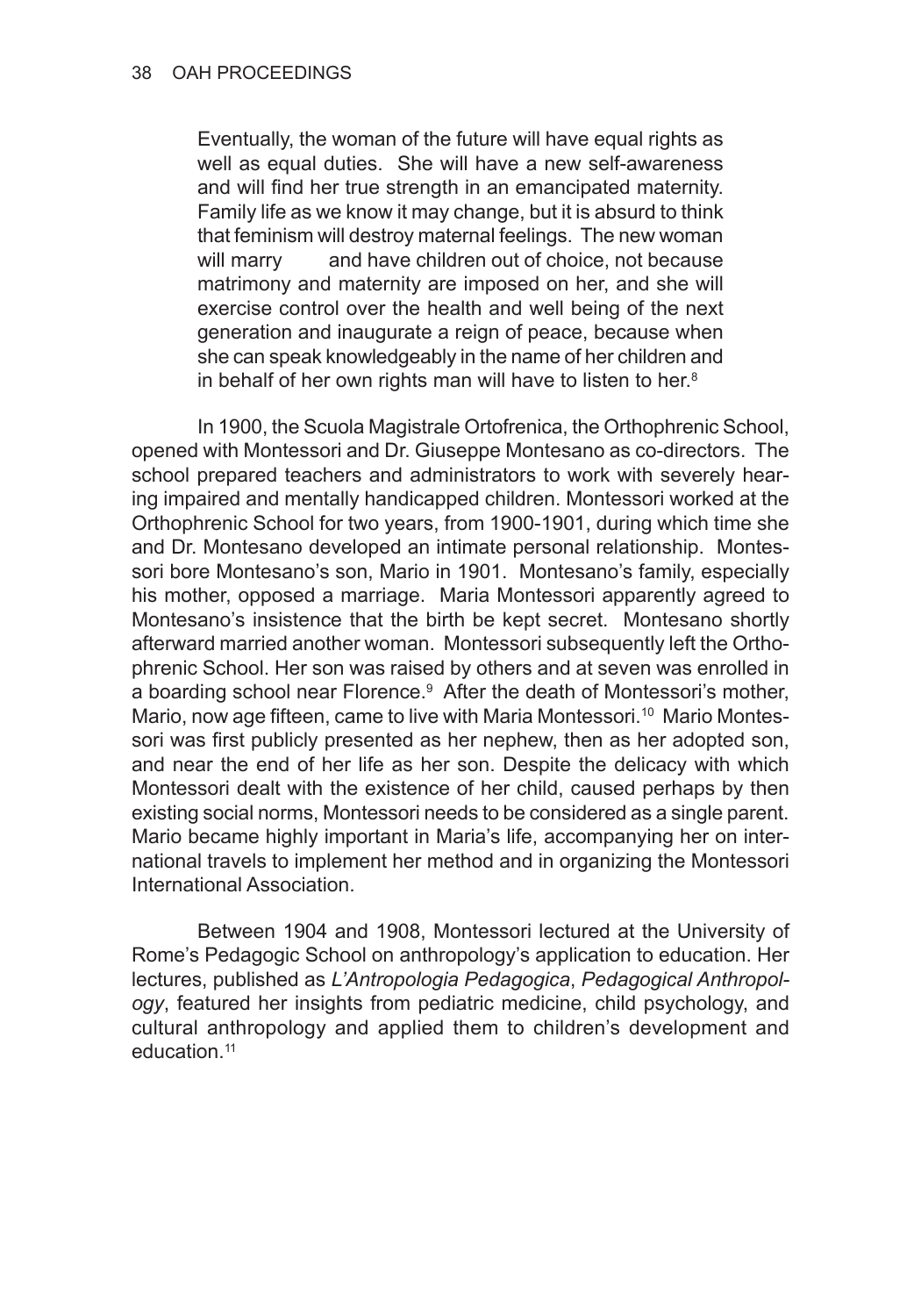Montessori opened her first school, the Casa dei Bambini, or Children's House, which enrolled children from ages three to seven, in a large tenement in Rome's poverty‑ridden San Lorenzo district on January 6, 1907. Rome's Good Building Association, a philanthropic society seeking to im‑ prove the living conditions of Rome's impoverished underclass, financed her school. Her success at the Casa dei Bambini gave Montessori international prominence in education.

Montessori's Casa dei Bambini anticipated today's concept of an effective school as one that enlists the support of home, family, and community. The Children's House was designed to be a school-home connected to the children's family homes. Montessori wrote, "We have placed the school within the house"..."as the property of the collectivity." The school, in turn, "leads to the socialization of the house, and, in turn, the socialization of the household with the larger community."12

Montessori required children attending her school and their parents to follow explicit regulations regarding hygiene, attendance, and involvement. Parents were to visit the school and share in their children's education. She made sure that parents were informed about the curriculum and shared the educational expectations of the school's administrators and teachers.

In 1907, when Montessori's first school opened, much of her educational philosophy was in place but would be reformulated by her actual experience in conducting a school. She based her method on what she identified as important stages of human development. The stage, about which she was most concerned, was the period of the "absorbent mind," a critical and highly formative phase, from birth through age six, when children learned by exploring their environment.

As a physician, she knew the importance of the careful clinical observation of patients in their diagnosis and treatment and transferred that concept to children's education. To truly observe children, she reasoned they had to be free to act on their needs. Conventional schools, imposing adult standards that restricted children's movement, limited the usefulness of clinical observation. Though Montessori proclaimed her careful clinical observation as "scientific pedagogy," the degree to which it is empirically scientific can be questioned. While the observation component may have been scientific, the concepts of a control group, statistical verification, and controlled experimentation appeared absent. A significant element in Montessori's method came from her earlier research on Itard and Seguin,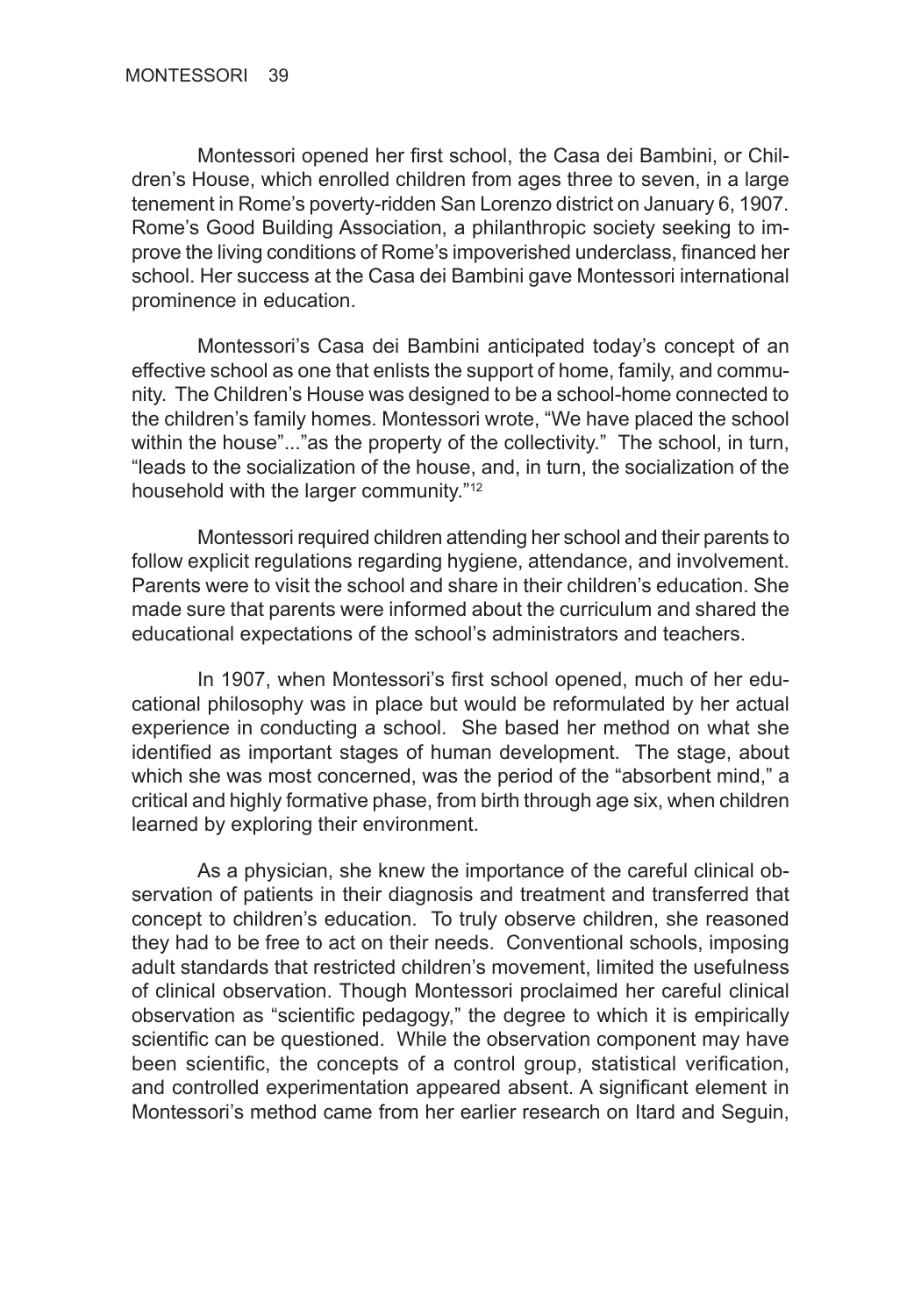the French physicians who had worked extensively with children called mental defectives. Seguin had developed didactic materials to train children to use their senses and perform basic practical life tasks. Montessori was impressed with Seguin's work enabling mentally deficient children to perform tasks needed in every day life. She saw similarities in the educational needs of children with mental handicaps and normal children between birth and age six. (Her concentration at the Casa dei Bambini was on children between the ages of three and six.) Among the parallels she saw were: difficulty in sensory precision, unsteadiness in motor coordination, and problems in speech patterns. She had already achieved positive results in her work with children with mental handicaps. She then reasoned that if her didactic materials and methods worked with children with mental handicaps, they would be equally or even more effective with normal children.

A key element at the Casa dei Bambini was the classroom which Montessori called the "prepared environment." It was prepared so that the children had freedom to follow their instincts and needs but structured so that these interests and needs were exercised by correct use of the didactic materials. So that the classroom and its furniture did not limit children's freedom of movement, she made certain that the school's physical arrangements were suited to the children. Tables and chairs were sized according to children's heights and weights; washstands were accessible to younger children; classrooms were lined with low cupboards where children could reach instructional materials and return them to their proper location.

Visitors to Montessori's school were impressed with the order, structure, and discipline that children appeared to create through their own sustained work with materials of their choice. Based on their own interests, children self-selected the material upon which they wanted to work. The Montessori didactic materials, in turn, were self-correcting so that teacher intervention was unneeded. Children would work at a task, repeating an action over and over, until they had mastered it. Then they would go on to another task, usually a higher order activity. Children came to understood that mastering such practical skills as tying a shoelace, buttoning a jacket, and putting on gloves and overshoes without the help of an adult gave independence.

Montessori's success at the initial Casa dei Bambini led to the establishment of three more schools in Rome, one of which was in a middle class area of the city. Her success in Rome gained the attention of the Societa Umanitaria, the Humanitarian Society of Italy, which popularized and pro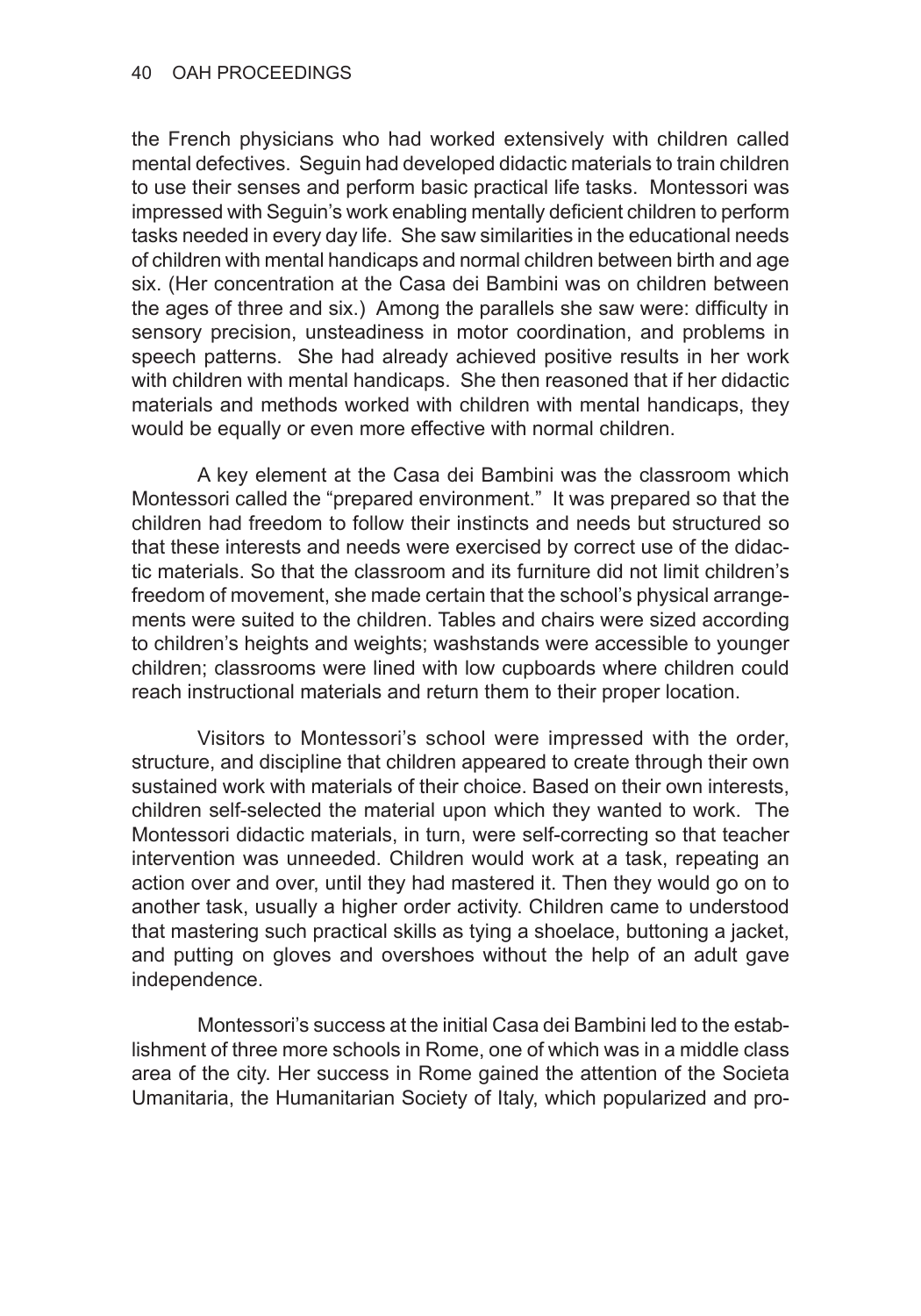vided financial support for her work. It is interesting to note that Montessori's method was first used with socially and economically disadvantaged children. When it seemed to be effective, it was quickly appropriated by the middle and upper classes.

Though primarily concerned with children's education, Montessori saw her schools as having a larger socio-economic impact on working mothers. Working mothers might safely leave their children and "proceed with a feeling of great relief and freedom to their own work." Mothers, however, in turn, had two obligations: to provide for the physical and moral well being of their own children and to confer with the directress at least once a week on a child's health and education.<sup>13</sup> According to Montessori:

We can no longer say that the convenience of leaving their children takes away from the mother a natural social duty of first importance; namely, that of caring for and educating her tender offspring. No, for today the social and economic evolution calls the working-women to take her place among wage-earners, and takes away from her by force those duties which would be most dear to her! The mother must, in any event leave her child, and often with the pain of knowing him to be abandoned. The advantages furnished by such institutions are not limited to the labouring classes, but extend also to the general middle-class.<sup>14</sup>

We are, then, communising a "maternal function," a feminine duty, within the house. We may see here in this practical act the solving of many of woman's problems which have seemed to many impossible of solution. What then will become of the home, one asks, if the woman goes away from it? The home will be transformed and will assume the functions of the woman  $15$ 

By 1910, Montessori had established a demonstration school and a teacher preparation center and had achieved international prominence as an educator. Interested visitors came to Rome from other countries, in‑ cluding the United States, to attend her lectures, interview her, and observe her work. Ruth French, an American educator, who made the pilgrimage to Rome, ecstatically praised Montessori as a "magical personality that makes her words seem winged messengers of light and the mighty fever of enthusiasm is amazing to the beholder."16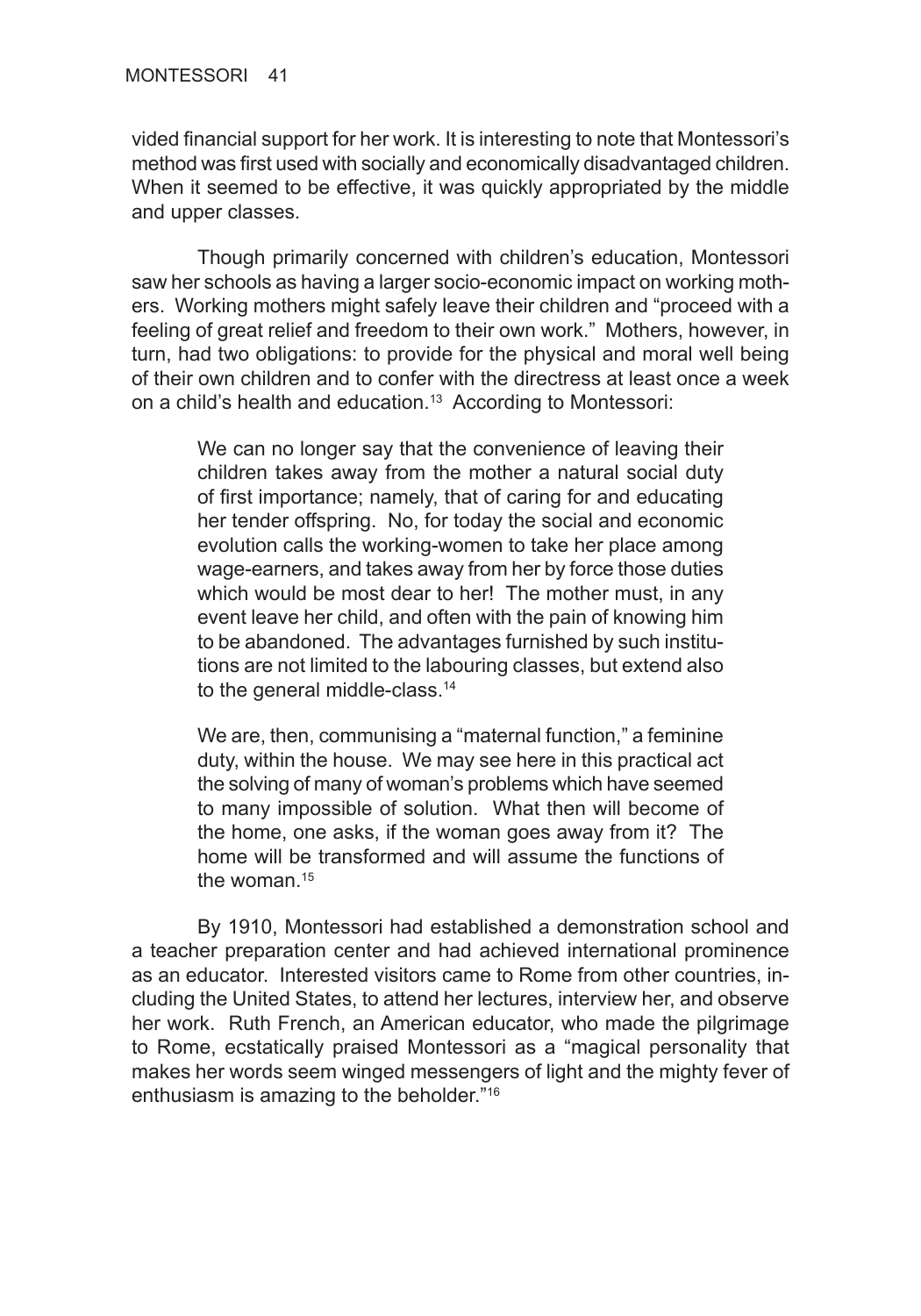Among Montessori's earliest American disciples was Anne E. George, an elementary teacher at Chicago's Latin School, who visited Montessori in Rome in the summer of 1909 and returned in 1910 as a student in Montessori's eight month training program. Returning to the United States in 1911, she opened the first Montessori school in America at Tarrytown, New York.<sup>17</sup>

Another American popularizer was Dorothy Canfield Fisher, author of *A Montessori Mother*, published in 1912. Other American visitors were the child psychologists, Arnold and Beatrice Gesell, the publisher S.S. Mc‑ Clure, and such professors of education as Howard Warren of Princeton, Arthur Norton of Harvard, Lightner Witmer of the University of Pennsylvania, and William Heard Kilpatrick of Columbia University's Teachers College.18 Some visitors became disciples; others were journalists writing articles and books about the Italian educator. Still others, like Professor Kilpatrick, became critics.

The United States seemed a country where Montessorianism might flourish. By 1913, more than one hundred Montessori schools were functioning and American supporters had organized a national association, the Montessori Educational System, to promote the method. The association, with Mrs. Alexander Graham Bell as President, included such prominent individuals on its Board of Directors as Margaret Wilson, the President's daughter, Philander P. Claxton, the U.S. Commissioner of Education, Samuel S. McClure, publisher of the widely read *McClure's Magazine*, and Dorothy Canfield Fisher, a well-known writer on education.<sup>19</sup> The publisher, Mc-Clure, often overly enthusiastic, suggested that Montessorianism could be promoted through a joint lecture tour with Montessori. He also wanted to establish Montessori schools, a teacher education institute, and a company to manufacture and market didactic materials.20

Montessori came to the United States in 1913 and lectured in Washington, D.C., New York, Philadelphia, Boston, Chicago, and San Francisco. She experienced a receptive response from her American audiences and enjoyed complimentary comments in newspapers and magazines. However, several critics, especially kindergarten advocates and progressive educators, questioned the applicability of the Montessori method to American children. Elizabeth Harrison, a respected kindergarten educator, contended that despite some positive features, Montessori overemphasized individual over group work and insufficiently cultivated children's imaginative, dramatic, and poetic potential.<sup>21</sup>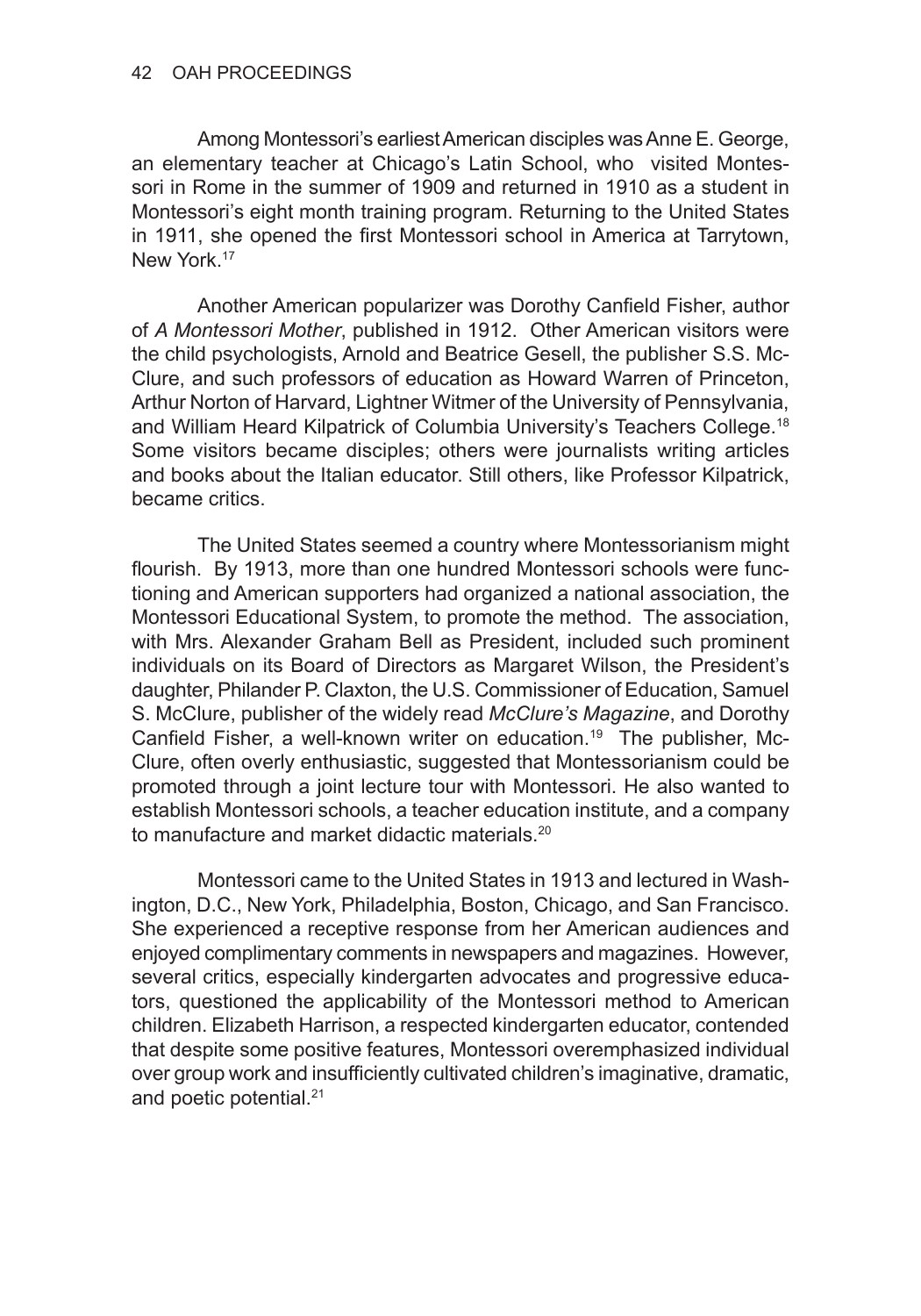A second category of critics included several leading professors of education, some of whom were Deweyite progressives. University of Omaha professor Walter Hallsey denounced the Montessori method as a "fad promoted and advertised by a shrewd commercial spirit" being sold to the "novelty loving American public.  $\ldots$  ."<sup>22</sup> The most serious criticism came from William Heard Kilpatrick, a prominent professor at Columbia University's Teachers College. Kilpatrick's highly critical book, *The Montessori System Examined*, dismissed Montessori as fifty years behind the times, rejected her emphasis on sensory training as the foundation for more general learning. Kilpatrick, who had developed his own group‑centered project method, contended that the Montessori method did not encourage children's social $i$ zation, imitative play, and experimental attitudes and skills. $23$ 

In 1916-1917, Montessori returned on a second visit to the United States to speak at the Child Education Foundation in New York, to promote her new book, *Dr. Montessori's Own Handbook*, and to exhibit her didactic materials.24 Interest in her ideas and method, however, was ebbing. The decline was caused, in part, by Montessori's determination to keep total control of her method and by her insistence that only she could train Montessori teachers. Internal divisions between Montessori's more orthodox disciples and revisionists who sought to modify the method weakened the movement. It would not be until the 1950s that a much more substantial wave of Montessorianism would occur in the United States, with the establishment of hundreds of Montessori schools throughout the country.

In Europe, the Montessori approach registered more substantial gains than in the United States. In 1916, municipal officials in Barcelona, supported by the Catalan regional government, invited Montessori to lecture and establish schools in Spain. A school for children, ages three to ten, and an institute for teacher training and research were established and supported by the Catalan government.<sup>25</sup> Montessori was involved in implementing her method in Spain until the Spanish Civil War caused her to leave the country in 1936.

Montessori was also involved in education in her native Italy, where Benito Mussolini's regime had attracted some leading intellectuals as ideological supporters of Fascism. Among them was the distinguished Idealist philosopher, Giovanni Gentile, who became Minister of Education in 1923. Gentile, along with Queen Margherita, wanted to promote Montessorianism in Italy. In 1924, Mussolini and Montessori met and *Il Duce* made a commitment to establish Montessori schools. Mussolini, of course, was not interested in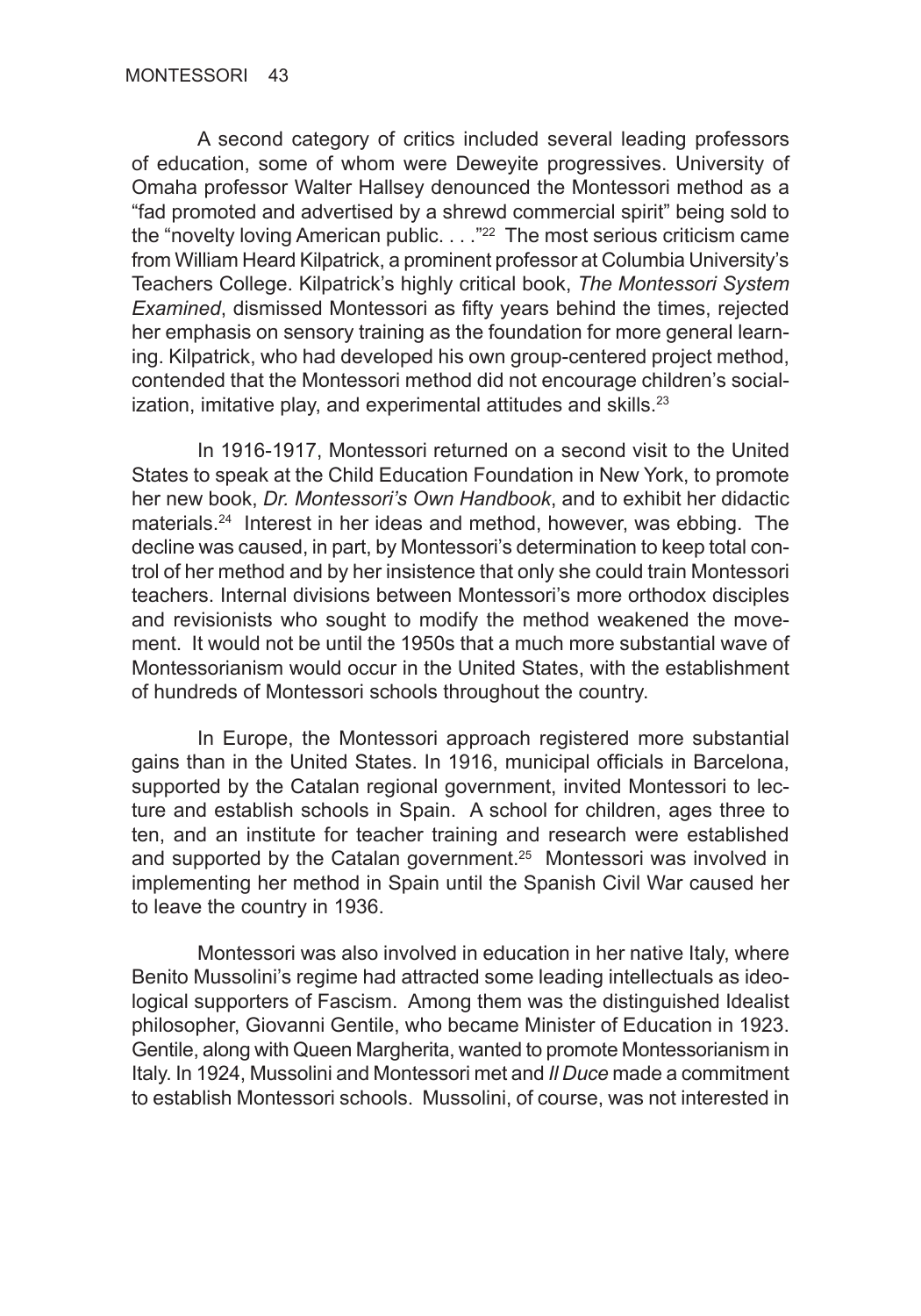the freedom of the child to learn but was attracted to a method that instilled discipline and order and in which children learned to read and write at age four. He also saw the possibility of using the various Montessori societies in other countries to popularize and give legitimacy to his Fascist ideology. Montessori, in turn, was looking for official support for her educational ideas. In 1926, Montessori was officially recognized by *Tessera Fascista*, the Fascist women's organization, and was made an honorary party member.<sup>26</sup> The Ministry of Education commissioned Montessori to conduct a training course for Italian teachers in Milan. Mussolini, the honorary president of the course, provided a subsidy for its support. A second private meeting in March 1927 between Montessori and Mussolini brought still more cooperation between the educator and the dictator. A monthly publication, *L'Idea Montessori*, was funded as the official organ of the *Opera Nazionale Montessori*, of which Mussolini was honorary president. By 1929, government sponsored Montes‑ sori activities included the training college, the Regia Scuola Magistrale di Metodo Montessori in Rome, a training course at Milan, and seventy infant and elementary classes in schools throughout Italy.<sup>27</sup>

Although enjoying the support of the Fascist government, Montessori was always determined to control her own educational movement. In 1929, Montessori and her son, Mario, then announced as her nephew, founded the Association Montessori Internationale (AMI) as a parent body to supervise Montessori activities throughout the world and to supervise teacher training. Montessori was president of the AMI, headquartered in Amsterdam. The Association controlled rights to the publication of Montessori's books, the manufacture and sale of materials, and training course fees. Mario became her agent, protector, and representative. Both she and Mario permitted no deviation from the approved pedagogical line that Montessori had instituted.28

Cooperation between Mussolini's Fascist government and Montessori was uneasy. The regime wanted to use Montessori as a public personage devoted to Fascism. Montessori, however, saw her role to be more truly international. The Italian government, seeking to capture publicity, wanted to name Montessori as Italy's children's ambassador. Montessori refused to accept the appointment unless the Italian government recognized her as the head of the Montessori Internationale. By the early 1930s, the Fascist regime had tightened control over all schools in Italy and had established official control over youth and teachers' organizations. The Fascist government responded to Montessori's intransigence by closing the Montessori schools.<sup>29</sup> She, in turn, left Italy as an exile, living in the Netherlands.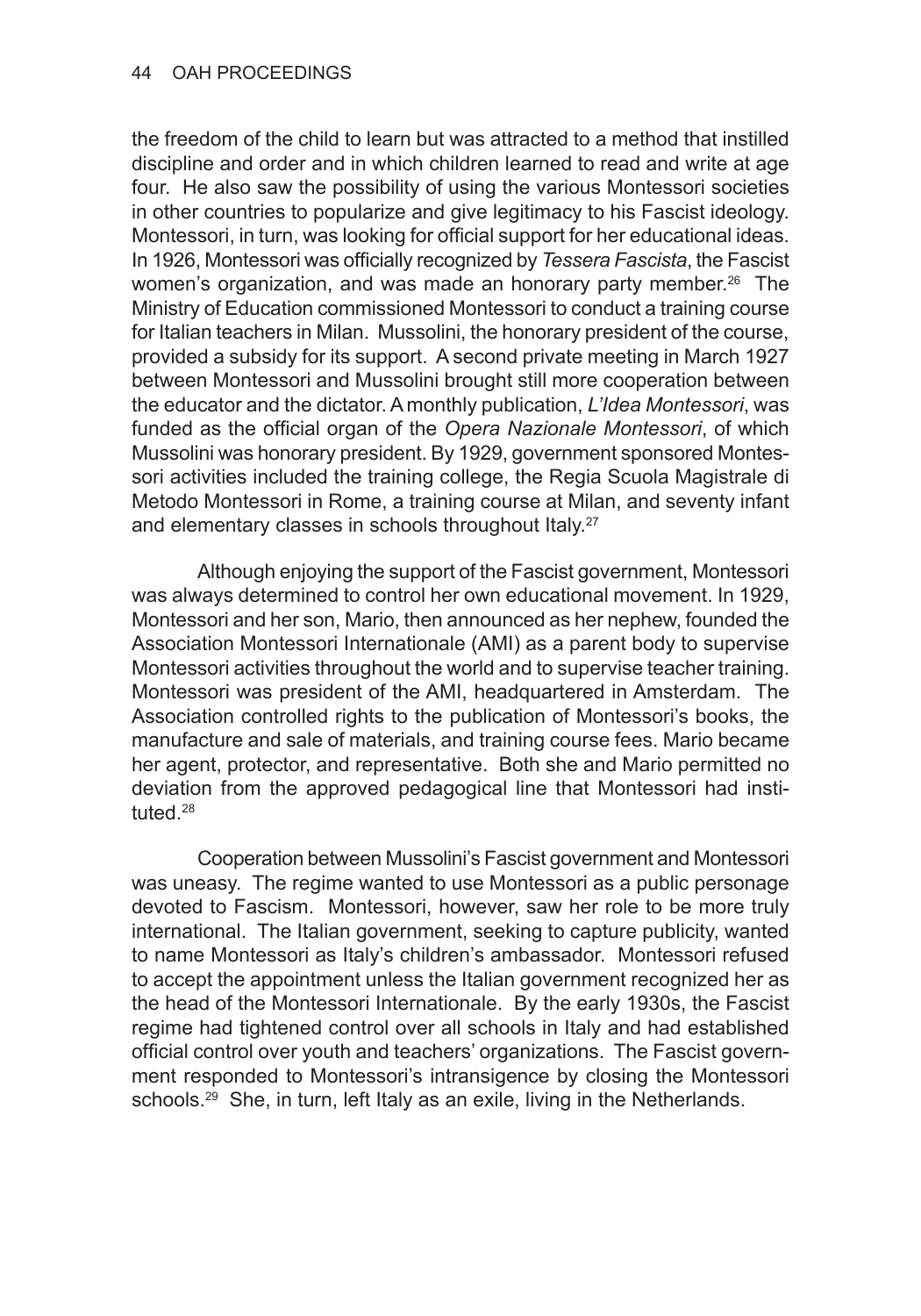Although Montessori made theoretical connections between education and society and had the support of influential politically-connected supporters, she was generally disinterested in politics. She wanted her schools to enjoy government support but would not accept government control or interference. In Barcelona, she was supported by the Catalan regional government but stayed aloof from the politics of regional autonomy. In Italy, for a time, she enjoyed support from the Fascist government and was made an honorary member of the Fascist Party but would not permit Fascist manipulation of her movement. Montessori, who believed her method transcended politics and national boundaries, saw her movement as being truly international.30

In 1939, Montessori, aged sixty-nine went to India to conduct a training program, sponsored by the Theosophical Society at its headquarters at Adyar in Madras. When Italy entered World War II as an ally of the Germans, Italians in the British Isles and colonies were interned. Montessori was not actually interned but was confined to the compound of the Theosophical Society. In August 1940, British authorities permitted Montessori to resume her educational activities in India.<sup>31</sup> Her work was very well received in India, where she trained over 1,000 Montessori directresses.

When World War II ended, Montessori returned on July 30, 1946, to Amsterdam, the headquarters of her International Association. Assisted by her son, Mario, she continued to direct the Association's activities, lecturing in a number of nations. She died on May 6, 1952, in Noordwijk ann Zee, a small village on the North Sea near the Hague. She was buried in the little cemetery of the Roman Catholic church at Noordwijk.

Today, Montessori's place in the history of education is secure. Her method has been replicated world-wide in thousands of schools that bear her name. Her work, however, was not limited to pedagogy but reflected the important social reforms of the twentieth century that liberated women from Victorian restrictions and children from sterile teaching methods. Importantly, she helped to create a new orientation and attitude to the formative importance of children's earliest years. Programs of early childhood education bear the imprint of her method. By winning the struggle to determine her own career and destiny, Maria Montessori broke new pathways not only for herself but for other women as well.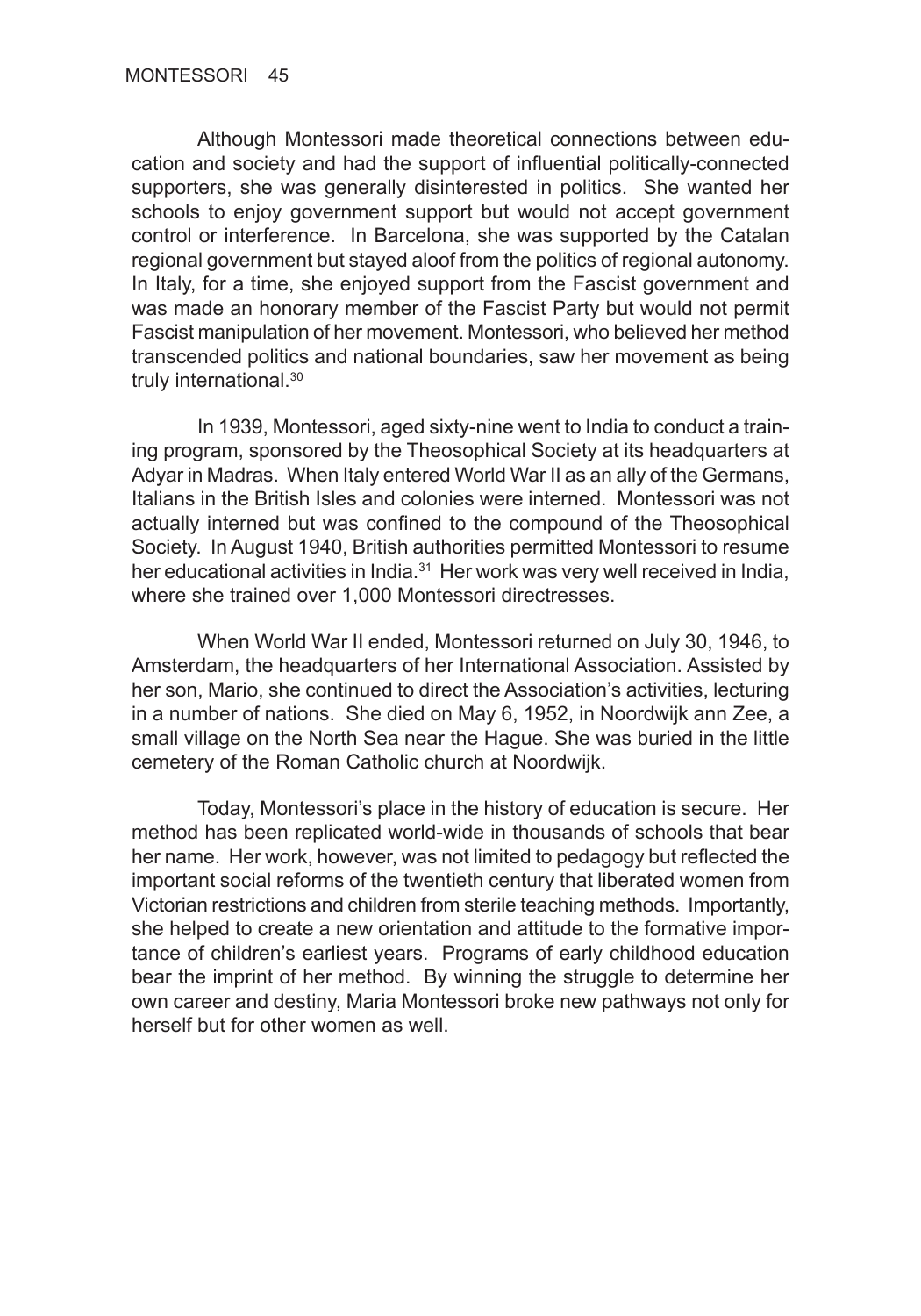## **NOTES**

1. Rita Kramer, *Maria Montessori: A Biography* (Reading, MA.: Perseus Books, 1988), 22-24.

- 2. Ibid., 33.
- 3. Ibid., 34-35.
- 4. Lena L. Gitter, *The Montessori Way* (Seattle: Special Child Publications, 1970),

7.

5. Kramer, 48.

6. Kathrina Myers, "Seguin's Principles of Education as Related to the Montessori Method," *Journal of Education* 77 (May 1913): 538-41.

- 7. Kramer, 55.
- 8. Ibid., 79-81.
- 9. Ibid., 92-93.
- 10. Ibid., 185.

11. Maria Montessori, *Pedagogical Anthropology* (New York: Frederick A. Stokes,

1913).

12. Maria Montessori, *The Montessori Method* (New York: Schocken Books, 1964),

63-65.

13. Ibid., 60-61.

14. Ibid., 66.

15. Ibid.

16. Ruth M. French, "The Working of the Montessori Method," *Journal of Education* 77 (October 1913), 423.

17. Kramer, 162-63.

18. Ibid., 154.

19. E.M. Standing, *Maria Montessori* (Fresno, CA.: Academy Library Guild, 1957), 42-44.

20. Kramer, 182.

21. Elizabeth Harrison, "The Montessori Method and the Kindergarten", *Bulletin*, 28 (Washington, D.C. U.S. Bureau of Education, 1914).

22. Walter N. Halsey, "A Valuation of the Montessori Experiments," *Journal of Education* 77 (January 1913), 63.

23. William H. Kilpatrick, *The Montessori System Examined* (Boston: Houghton Mifflin, 1914).

24. Maria Montessori, *Dr. Montessori's Own Handbook* (New York: Frederick A. Stokes Co., 1914).